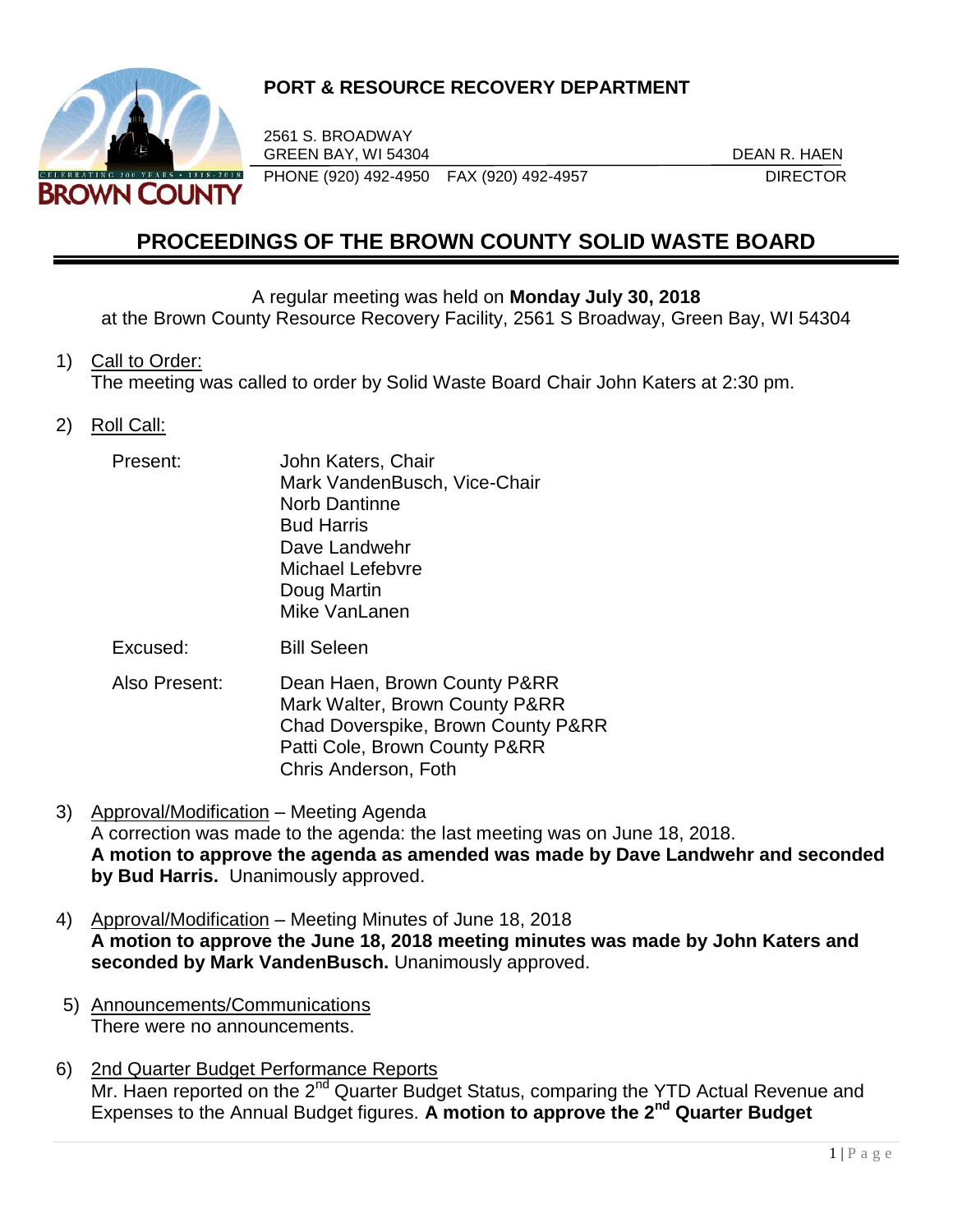#### **Performance Report was made by John Katers and seconded by Mike VanLanen.** Unanimously approved.

## *7)* 2019 Budget

Mr. Haen presented an overview of the Port & Resource Recovery Department Budget for 2019. The budget is flexible and there could be changes made in each step along the way toward its approval in November.

Under Solid Waste, there will be small increases in the tipping fees for Preferred Contract and Contract customers and a small increase in the delivery charge for Direct Delivery customers. A correction was made to the Contract Rate's "Actual Change" to 2.3%.

Major expenses for 2019 include: the DNR wetland mitigation for the South Landfill (\$500,000), addition of a second scale, kiosks at each scale, new scale software, and an asphalt bypass lane for the Waste Transfer Station (\$200,000), additional engineering work on the South Landfill (\$50,000), an evaluation of operational costs and equipment acquisition strategy (\$50,000), and conversion of the Gas-to-Energy facility to passive flare (\$250,000).

Under Recycling, because the world market for recycling commodities has significantly declined, there will be a \$10/ton charge to cover the difference in processing costs/ton and revenue/ton. The Recycling TIP fee tiers will be adjusted to align with the Tri-County facility.

The Hazardous Material Recovery (HMR) program will work on growing VSQG business users and renegotiating contracts with partners to reduce costs.

Mr. Haen also presented the Statement of Funds, comparing details for the Actual Balances and Projected Balances for Revenue and Expenses half way through 2018. Changes to Rates and Fees were noted. New Department Initiatives and progress on Grant Details were shared. Mr. Haen interpreted details as the Budget was examined.

**A motion to approve the 2019 Budget as modified was made by John Katers and seconded by Mike VanLanen.** Unanimously approved.

## 8) Public Relations RFP

Mr. Haen shared the draft of the Request for Proposals (RFP) for a new vendor for strategic public communications. Details, Attachments and Scoring were discussed. Mike Lefebvre suggested that the RFP should be edited to include "Professional Liability" to the insurance coverage, add "Errors and Omissions," add missing scoring criteria, change "agency" to "organization," and to create fillable PDFs. Since the RFP has already been reviewed and approved by the County's Planning, Development & Transportation Committee, it was decided to approve the RFP as is for now and to file the suggested edits to Purchasing and Risk Management for future RFPs.

#### **A motion to approve the Public Relations RFP was made by Mike Lefebvre and seconded by Dave Landwehr.** Unanimously approved.

## 9) South Landfill Baseline Monitoring

Mr. Haen shared a copy of the letter that was sent to Badger Laboratories regarding possible cross-contamination during the sampling activities conducted at the South Landfill between